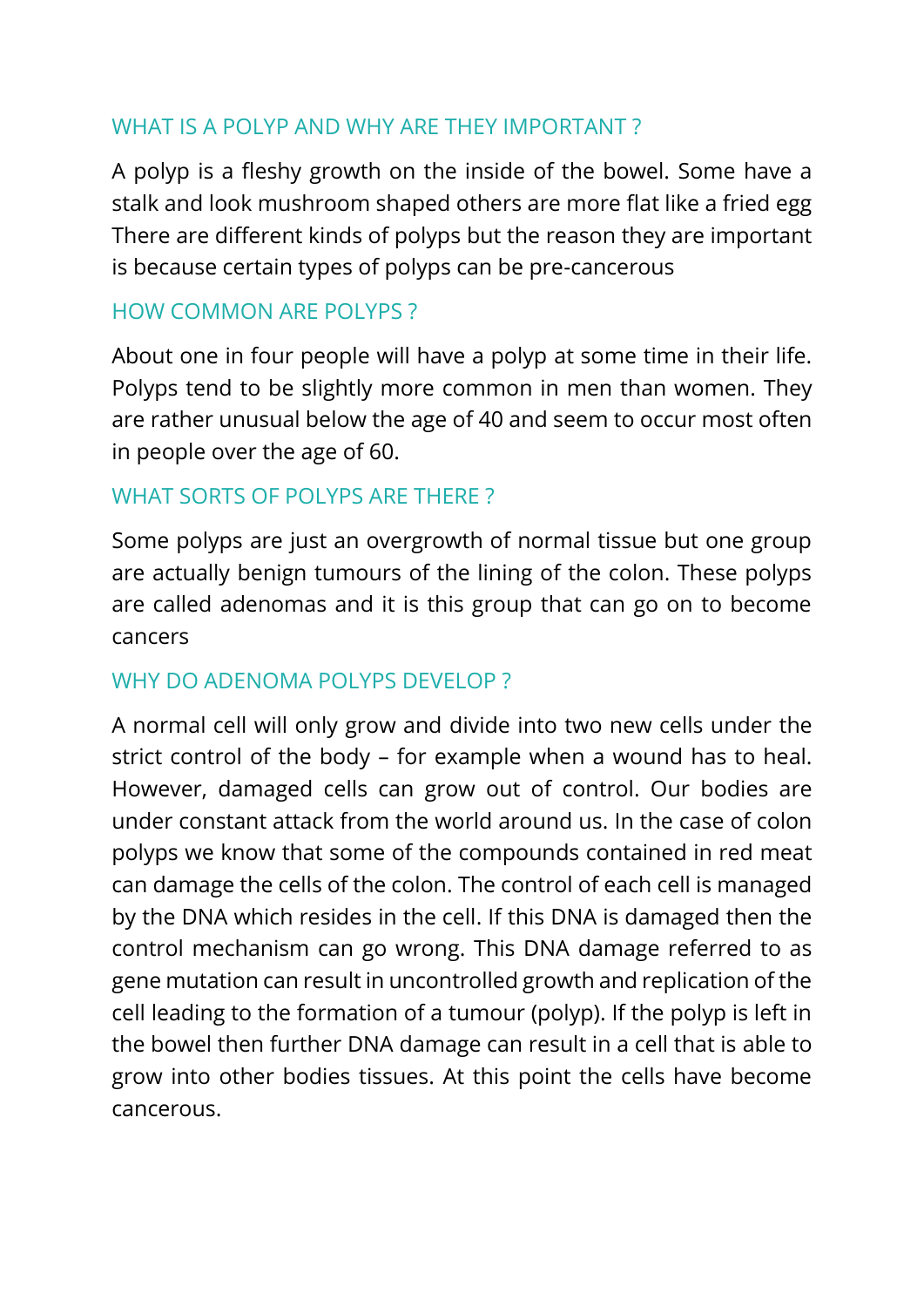### DO ALL ADENOMA POLYPS BECOME CANCER?

About 1 in 10 will turn into cancer, the rest either remain as polyps and some may even regress. It is thought that all malignancies of the bowel begin as benign polyps; so by removing benign polyps we can help to prevent the development of the ones that may become a cancer. There is no way of knowing which adenomas will become cancers. However, the larger the polyp or the greater the number of polyps there are in the colon, the greater the risk.

#### DO POLYPS CAUSE SYMPTOMS ?

Usually polyps do not cause symptoms, and most people will never know if they have them. Polyps are often discovered at colonoscopy which may be done because there are bowel symptoms. Polyps closer to the anus may present with bright red bleeding Sometimes polyps produce an excess of mucus , which is noticed on the stool when opening the bowel. Very occasionally a polyp can grow so large as to cause a blockage of the bowel but unless this occurs polyps do not cause pain.

#### HOW ARE POLYPS DIAGNOSED ?

Polyps can be detected either by colonoscopy or by a special CT scan. However, if the polyps are to be removed only a colonoscopy will allow this. In the UK all 55 year olds are invited to have a flexible sigmoidoscopy. This uses a colonoscope to look in the bowel but only looks into the lower half of the colon. This will pick up a good proportion but not all polyps in the bowel. This is a cost effect screening investigation that requires only an enema to clear the bowel and does not require sedation. People between the age of 60 and 75 are invited to have their stool tested for blood every two years. If the test is positive then they will be offered a colonoscopy as a high proportion will have polyps and a few will have a cancer.